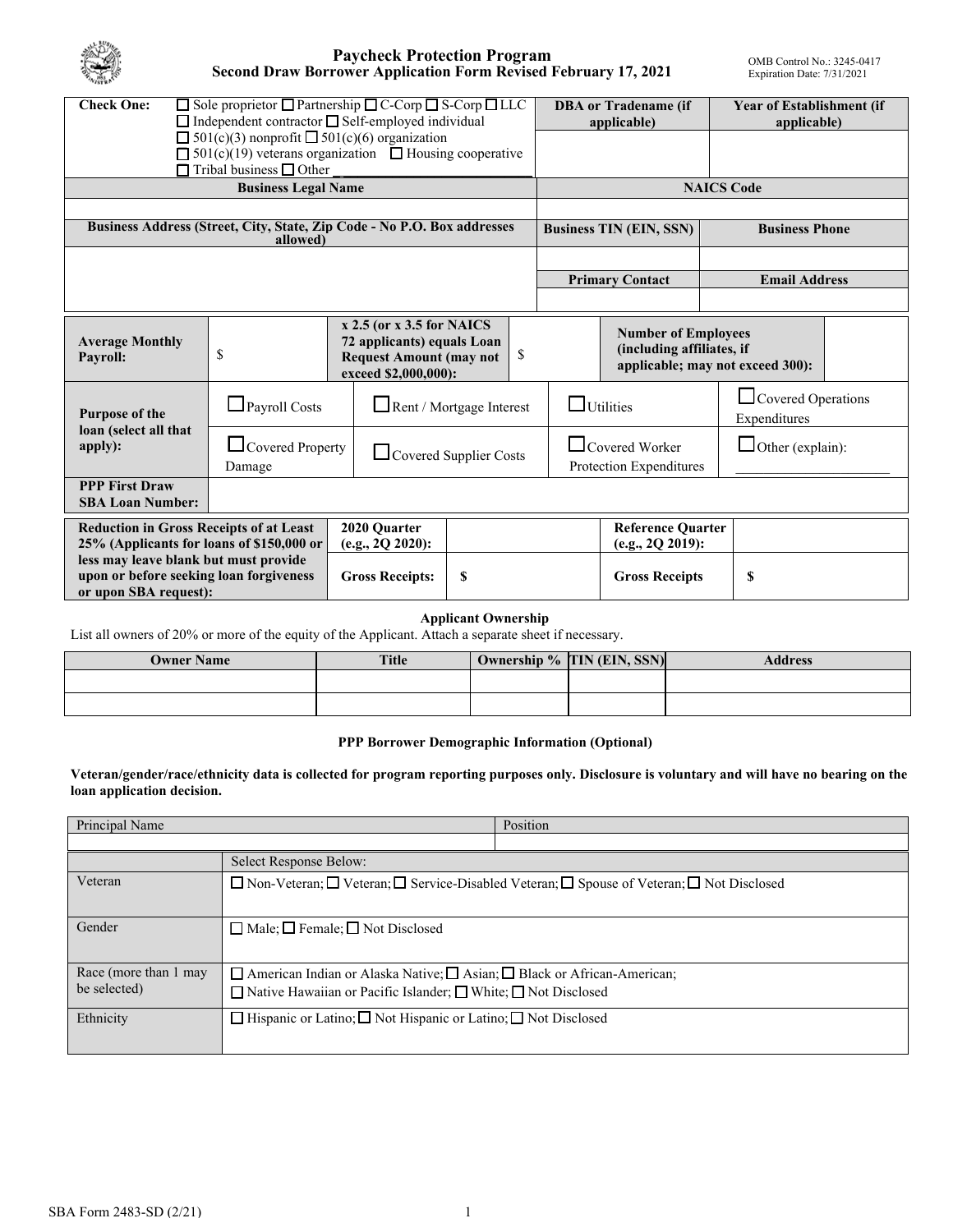

# *If questions (1), (2), (4), or (5) are answered "Yes," the loan will not be approved.*

|    | <b>Question</b>                                                                                                                                                                                                                                                                                                                                                                                                                                                                                                                            | <b>Yes</b> | N <sub>0</sub> |
|----|--------------------------------------------------------------------------------------------------------------------------------------------------------------------------------------------------------------------------------------------------------------------------------------------------------------------------------------------------------------------------------------------------------------------------------------------------------------------------------------------------------------------------------------------|------------|----------------|
|    | 1. Is the Applicant or any owner of the Applicant presently suspended, debarred, proposed for debarment, declared ineligible,<br>voluntarily excluded from participation in this transaction by any Federal department or agency, or presently involved in any<br>bankruptcy?                                                                                                                                                                                                                                                              |            |                |
|    | 2. Has the Applicant, any owner of the Applicant, or any business owned or controlled by any of them, ever obtained a direct or<br>guaranteed loan from SBA or any other Federal agency that is (a) currently delinquent, or (b) has defaulted in the last 7 years and<br>caused a loss to the government?                                                                                                                                                                                                                                 |            |                |
| 3. | Is the Applicant or any owner of the Applicant an owner of any other business, or have common management (including a<br>management agreement) with any other business? If yes, list all such businesses (including their TINs if available) and describe the<br>relationship on a separate sheet identified as addendum A.                                                                                                                                                                                                                |            |                |
|    | 4. Is the Applicant (if an individual) or any individual owning 20% or more of the equity of the Applicant presently incarcerated or, for<br>any felony, presently subject to an indictment, criminal information, arraignment, or other means by which formal criminal charges<br>are brought in any jurisdiction?<br>Initial here to confirm your response to question $4 \rightarrow$                                                                                                                                                   |            |                |
|    | 5. Within the last 5 years, for any felony involving fraud, bribery, embezzlement, or a false statement in a loan application or an<br>application for federal financial assistance, or within the last year, for any other felony, has the Applicant (if an individual) or any<br>owner of the Applicant 1) been convicted; 2) pleaded guilty; 3) pleaded nolo contendere; or 4) commenced any form of parole or<br>probation (including probation before judgment)?<br>Initial here to confirm your response to question $5 \rightarrow$ |            |                |
|    | 6. Is the United States the principal place of residence for all employees included in the Applicant's payroll calculation above?                                                                                                                                                                                                                                                                                                                                                                                                          |            |                |
|    | 7. Is the Applicant a franchise?                                                                                                                                                                                                                                                                                                                                                                                                                                                                                                           |            |                |
|    | 8. Is the franchise listed in SBA's Franchise Directory? If yes, enter SBA Franchise Identifier Code here:                                                                                                                                                                                                                                                                                                                                                                                                                                 |            |                |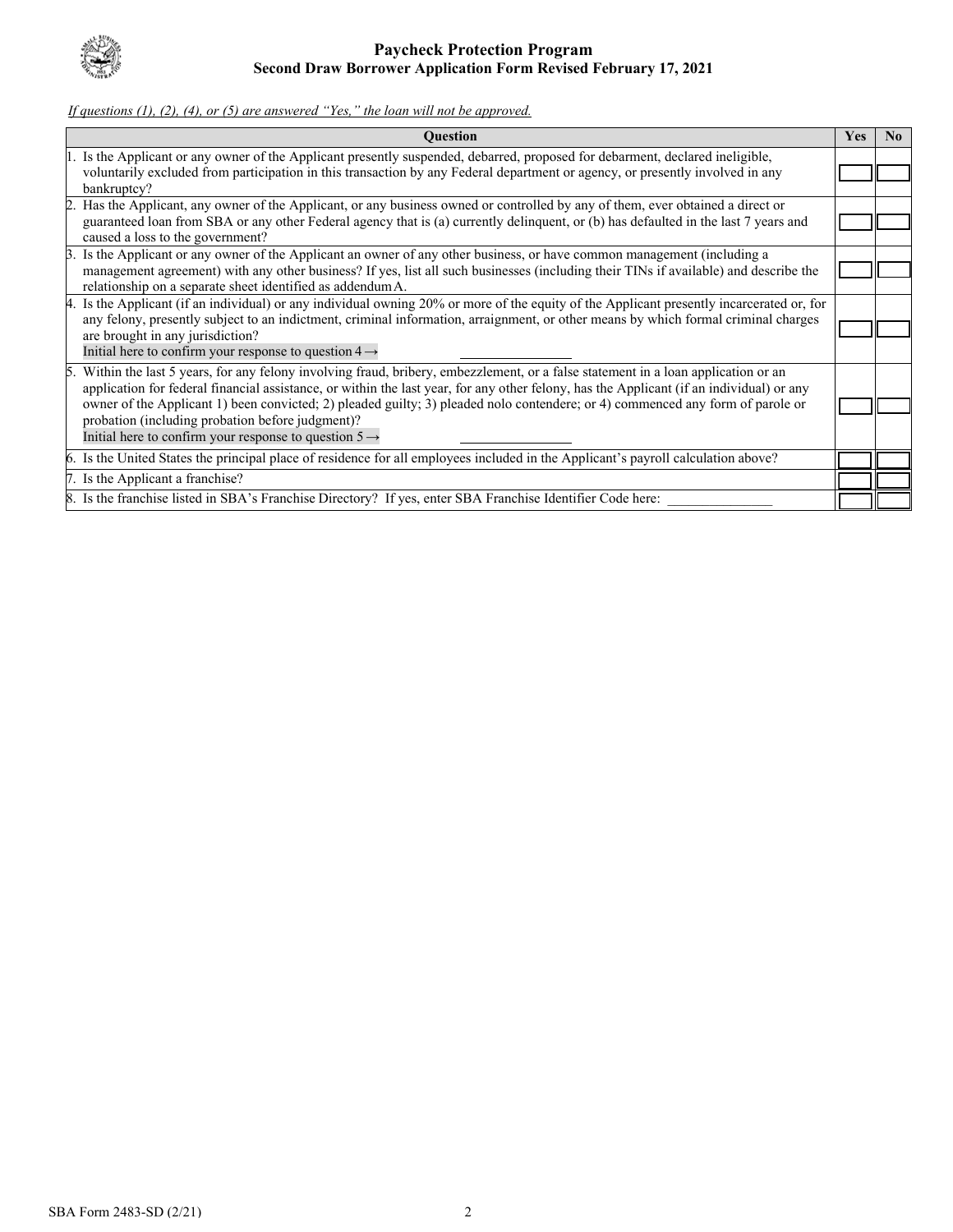

#### **By Signing Below, You Make the Following Representations, Authorizations, and Certifications**

I certify that:

 $\overline{a}$ 

֦

 $\overline{a}$ 

֦

- I have read the statements included in this form, including the Statements Required by Law and Executive Orders, and I understand them.
- The Applicant is eligible to receive a loan under the rules in effect at the time this application is submitted that have been issued by the Small Business Administration (SBA) and the Department of the Treasury (Treasury) implementing Second Draw Paycheck Protection Program Loans under Division A, Title I of the Coronavirus Aid, Relief, and Economic Security Act (CARES Act) and the Economic Aid to Hard-Hit Small Businesses, Nonprofits, and Venues Act (the Paycheck Protection Program Rules).
- The Applicant, together with its affiliates (if applicable), (1) is an independent contractor, self-employed individual, or sole proprietor with no employees; (2) employs no more than 300 employees; or (3) if NAICS 72, employs no more than 300 employees per physical location; (4) if a news organization that is majority owned or controlled by a NAICS code 511110 or 5151 business or a nonprofit public broadcasting entity with a trade or business under NAICS code 511110 or 5151, employs no more than 300 employees per location.
- I will comply, whenever applicable, with the civil rights and other limitations in this form.
- that became eligible for a loan under Section 317 of the Economic Aid to Hard-Hit Small Businesses, Nonprofits, and Venues Act, proceeds of the loan will be used to support expenses at the component of the business concern that produces or distributes locally focused or emergency • All loan proceeds will be used only for business-related purposes as specified in the loan application and consistent with the Paycheck Protection Program Rules including the prohibition on using loan proceeds for lobbying activities and expenditures. If Applicant is a news organization information.
- I understand that SBA encourages the purchase, to the extent feasible, of American-made equipment and products.
- The Applicant is not engaged in any activity that is illegal under federal, state or local law.

For Applicants who are individuals: I authorize the SBA to request criminal record information about me from criminal justice agencies for the purpose of determining my eligibility for programs authorized by the Small Business Act, as amended.

The authorized representative of the Applicant must certify in good faith to all of the below by **initialing** next to each one:

- independent contractor, or sole proprietorship with no employees, or had employees for whom it paid salaries and payroll taxes or paid independent contractors, as reported on Form(s) 1099-MISC. The Applicant was in operation on February 15, 2020, has not permanently closed, and was either an eligible self-employed individual,
- $\overline{a}$ Current economic uncertainty makes this loan request necessary to support the ongoing operations of the Applicant.
- $\overline{a}$  than \$150,000, Applicant has provided documentation to the lender substantiating the decline in gross receipts. For loans of \$150,000 or Draw Paycheck Protection Program Loan or upon SBA request. The Applicant has realized a reduction in gross receipts in excess of 25% relative to the relevant comparison time period. For loans greater less, Applicant will provide documentation substantiating the decline in gross receipts upon or before seeking loan forgiveness for the Second
- $\overline{a}$  is disbursed, will have used the full loan amount (including any increase) of the First Draw Paycheck Protection Program Loan only for The Applicant received a First Draw Paycheck Protection Program Loan and, before the Second Draw Paycheck Protection Program Loan eligible expenses.
- The funds will be used to retain workers and maintain payroll; or make payments for mortgage interest, rent, utilities, covered operations expenditures, covered property damage costs, covered supplier costs, and covered worker protection expenditures as specified under the Paycheck Protection Program Rules; I understand that if the funds are knowingly used for unauthorized purposes, the federal government may hold me legally liable, such as for charges of fraud.
	- protection expenditures, and not more than 40% of the forgiven amount may be for non-payroll costs. If required, the Applicant will provide I understand that loan forgiveness will be provided for the sum of documented payroll costs, covered mortgage interest payments, covered rent payments, covered utilities, covered operations expenditures, covered property damage costs, covered supplier costs, and covered worker to the Lender and/or SBA documentation verifying the number of full-time equivalent employees on the Applicant's payroll as well as the dollar amounts of eligible expenses for the covered period following this loan.
- The Applicant has not and will not receive another Second Draw Paycheck Protection Program Loan.
	- The Applicant has not and will not receive a Shuttered Venue Operator grant from SBA.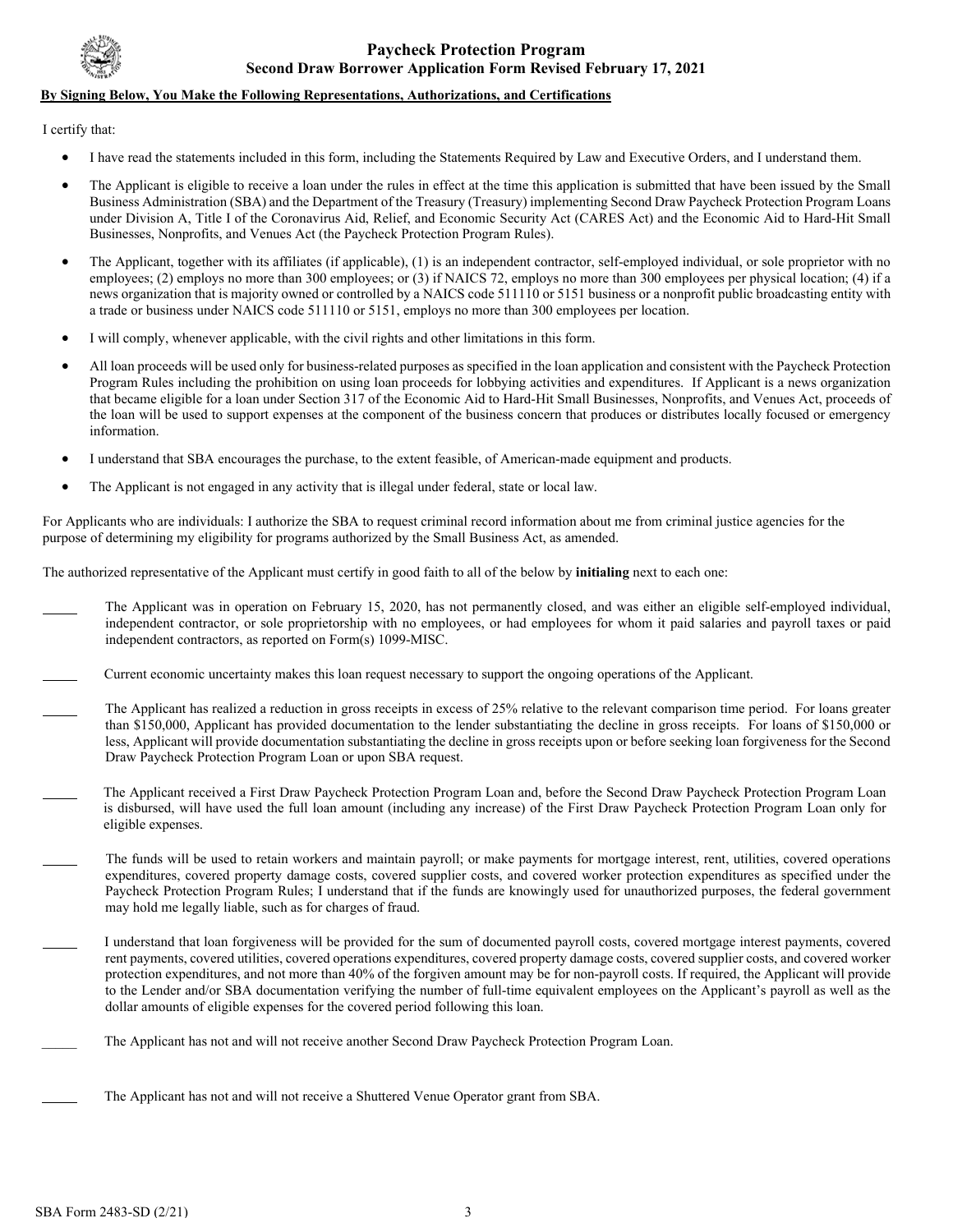

 $\overline{a}$ 

 $\overline{a}$ 

֦

 $\overline{a}$ 

## **Second Draw Borrower Application Form Revised February 17, 2021 Paycheck Protection Program**

The President, the Vice President, the head of an Executive department, or a Member of Congress, or the spouse of such person as determined under applicable common law, does not directly or indirectly hold a controlling interest in the Applicant, with such terms having the meanings provided in Section 322 of the Economic Aid to Hard-Hit Small Businesses, Nonprofits, and Venues Act.

The Applicant is not an issuer, the securities of which are listed on an exchange registered as a national securities exchange under section 6 of the Securities Exchange Act of 1934 (15 U.S.C. 78f).

- China or the Special Administrative Region of Hong Kong, or that has significant operations in the People's Republic of China or the Special concern or entity, including as equity shares or a capital or profit interest in a limited liability company or partnership; or (b) that retains, as The Applicant is not a business concern or entity (a) for which an entity created in or organized under the laws of the People's Republic of Administrative Region of Hong Kong, owns or holds, directly or indirectly, not less than 20 percent of the economic interest of the business a member of the board of directors of the business concern, a person who is a resident of the People's Republic of China.
- The Applicant is not required to submit a registration statement under section 2 of the Foreign Agents Registration Act of 1938 (22 U.S.C. 612).
- The Applicant is not a business concern or entity primarily engaged in political or lobbying activities, including any entity that is organized for research or for engaging in advocacy in areas such as public policy or political strategy or otherwise describes itself as a think tank in any public documents.
- I further certify that the information provided in this application and the information provided in all supporting documents and forms is true and accurate in all material respects. I understand that knowingly making a false statement to obtain a guaranteed loan from SBA is punishable under the law, including under 18 U.S.C. 1001 and 3571 by imprisonment of not more than five years and/or a fine of up to \$250,000; under 15 U.S.C. 645 by imprisonment of not more than two years and/or a fine of not more than \$5,000; and, if submitted to a federally insured institution, under 18 U.S.C. 1014 by imprisonment of not more than thirty years and/or a fine of not more than \$1,000,000.
- representatives of the SBA Office of Inspector General, for the purpose of compliance with SBA Loan Program Requirements and all SBA I acknowledge that the Lender will confirm the eligible loan amount using required documents submitted. I understand, acknowledge, and agree that the Lender can share any tax information that I have provided with SBA's authorized representatives, including authorized reviews.

 $\_$  , and the state of the state of the state of the state of the state of the state of the state of the state of the state of the state of the state of the state of the state of the state of the state of the state of the

Signature of Authorized Representative of Applicant Date

Print Name Print Name Title **The Community Community** Title **The Community Community Community Community Community Community Community Community Community Community Community Community Community Community Community Community Communit** 

 $\_$  , and the state of the state of the state of the state of the state of the state of the state of the state of the state of the state of the state of the state of the state of the state of the state of the state of the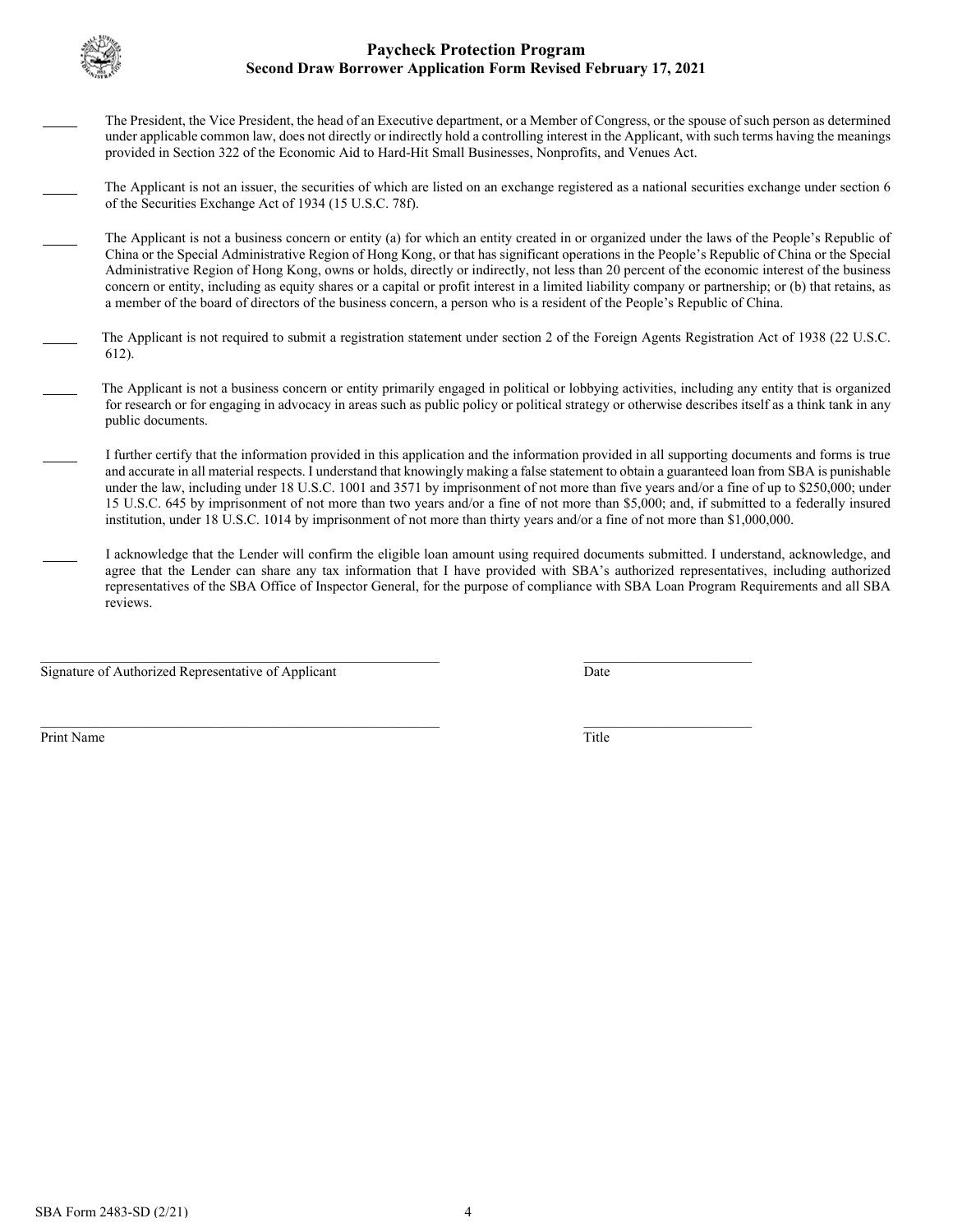

#### **Purpose of this form:**

 information is required to make a determination regarding eligibility for financial assistance. Failure to submit the information would affect that This form is to be completed by the authorized representative of the Applicant and *submitted to your SBA Participating Lender*. Submission of the requested determination.

#### **Instructions for completing this form:**

 form of salary, wages, commissions, or similar compensation; cash tips or the equivalent (based on employer records of past tips or, in the absence of such amounts for which a credit is allowed under FFCRA Sections 7001 and 7003); allowance for separation or dismissal; payment for the provision of employee payment of state and local taxes assessed on compensation of employees; and, for an independent contractor or sole proprietor, wage, commissions, income, With respect to "purpose of the loan," payroll costs consist of compensation to employees (whose principal place of residence is the United States) in the records, a reasonable, good-faith employer estimate of such tips); payment for vacation, parental, family, medical, or sick leave (except those paid leave benefits consisting of group health care coverage (including insurance premiums), group life, disability, vision, or dental insurance, and retirement benefits; or net earnings from self-employment or similar compensation.

 \$100,000 on an annualized basis, as prorated for the period during which the payments are made or the obligation to make the payments is incurred, for Applicant between February 15, 2019 and February 15, 2020, excluding costs over \$100,000 on an annualized basis, as prorated for the period during which the payments are made or the obligation to make the payments is incurred, for each employee. For new businesses without 12 months of payroll costs but computed using eligible payroll costs for employees, if any, plus the lesser of \$100,000 and the difference between gross income and any eligible payroll earnings from self-employment of individual general partners, as reported on IRS Form 1065 K-1, reduced by section 179 expense deduction claimed, For purposes of calculating "Average Monthly Payroll," most Applicants will use the average monthly payroll for 2019 or 2020, excluding costs over each employee. For seasonal businesses, the Applicant may elect to instead use average total monthly payroll for any twelve-week period selected by the that were in operation on February 15, 2020, average monthly payroll may be calculated based on the number of months in which payroll costs were incurred, excluding costs over \$100,000 on an annualized basis for each employee, as prorated for the period during which the payments are made or the obligation to make the payments is incurred, for each employee. For farmers and ranchers that operate as a sole proprietorship or as an independent contractor, or who are eligible self-employed individuals and report farm income or expenses on a Schedule F (or any equivalent successor IRS form), payroll costs are costs for employees, as reported on a Schedule F. For Applicants that file IRS Form 1040, Schedule C, payroll costs are computed using line 31 net profit amount, limited to \$100,000, plus any eligible payroll costs for employees. For Applicants that are partnerships, payroll costs are computed using net unreimbursed partnership expenses claimed, and depletion claimed on oil and gas properties, multiplied by 0.9235, that is not more than \$100,000, plus any eligible payroll costs for employees.

 In determining whether the Applicant experienced at least a 25% reduction in gross receipts, for loans above \$150,000, the Applicant must identify the 2020 quarter meeting this requirement, identify the reference quarter, and state the gross receipts amounts for both quarters, as well as provide supporting receipts reduction at the time of application; however, upon or before seeking loan forgiveness (or upon SBA request) the Applicant must provide and supports the amounts provided. For all loans, the appropriate reference quarter depends on how long the Applicant has been in operation: documentation. For loans of \$150,000 and below, these fields are not required and the Applicant only must certify that the Applicant has met the 25% gross documentation that identifies the 2020 quarter meeting this requirement, identifies the reference quarter, states the gross receipts amounts for both quarters,

- • For all entities other than those satisfying the conditions set forth below, Applicants must demonstrate that gross receipts in any quarter of 2020 were 2019; Applicants choosing to use annual gross receipts must enter "Annual" in the 2020 Quarter and Reference Quarter fields and, as required at least 25% lower than the same quarter of 2019. Alternatively, Applicants may compare annual gross receipts in 2020 with annual gross receipts in documentation, must submit copies of annual tax forms substantiating the annual gross receipts reduction.
- • For entities not in business during the first and second quarters of 2019 but in operation during the third and fourth quarters of 2019, Applicants must demonstrate that gross receipts in any quarter of 2020 were at least 25% lower than either the third or fourth quarters of 2019.
- demonstrate that gross receipts in any quarter of 2020 were at least 25% lower than the fourth quarter of 2019. • For entities not in business during the first, second, and third quarters of 2019 but in operation during the fourth quarter of 2019, Applicants must
- For entities not in business during 2019 but in operation on February 15, 2020, Applicants must demonstrate that gross receipts in the second, third, or fourth quarter of 2020 were at least 25% lower than the first quarter of 2020.

 Gross receipts includes all revenue in whatever form received or accrued (in accordance with the entity's accounting method) from whatever source, including from the sales of products or services, interest, dividends, rents, royalties, fees, or commissions, reduced by returns and allowances. Generally, receipts are considered "total income" (or in the case of a sole proprietorship "gross income") plus "cost of goods sold" and excludes net capital gains or taxing authority if included in gross or total income, such as sales or other taxes collected from customers and excluding taxes levied on the concern or its employees; proceeds from transactions between a concern and its domestic or foreign affiliates; and amounts collected for another by a travel agent, real reimbursements for purchases a contractor makes at a customer's request, investment income, and employee-based costs such as payroll taxes, may not be losses as these terms are defined and reported on IRS tax return forms. Gross receipts do not include the following: taxes collected for and remitted to a estate agent, advertising agent, conference management service provider, freight forwarder or customs broker. All other items, such as subcontractor costs, excluded from gross receipts. Gross receipts of a borrower must be aggregated with gross receipts of its affiliates. For a nonprofit organization, veterans organization, nonprofit news organization, 501(c)(6) organization, and destination marketing organization, gross receipts has the meaning in section 6033 of the Internal Revenue Code of 1986.

 employees (i.e., the minimum number in the box "Employees" is one). For NAICS 72 or eligible news organizations, applicants may not exceed 300 per For purposes of reporting Number of Employees, sole proprietors, self-employed individuals, and independent contractors should include themselves as physical location.

For purposes of reporting Year of Establishment, self-employed individuals and independent contractors may enter "NA".

 in the Accommodation and Food Services sector and has reported a NAICS code beginning with 72 as its business activity code on its most recent IRS For purposes of reporting NAICS Code, applicants must match the business activity code provided on their IRS income tax filings, if applicable. For purposes of calculating an Applicant's maximum payroll costs, an Applicant may multiply its average monthly payroll costs by 3.5 only if the Applicant is income tax return.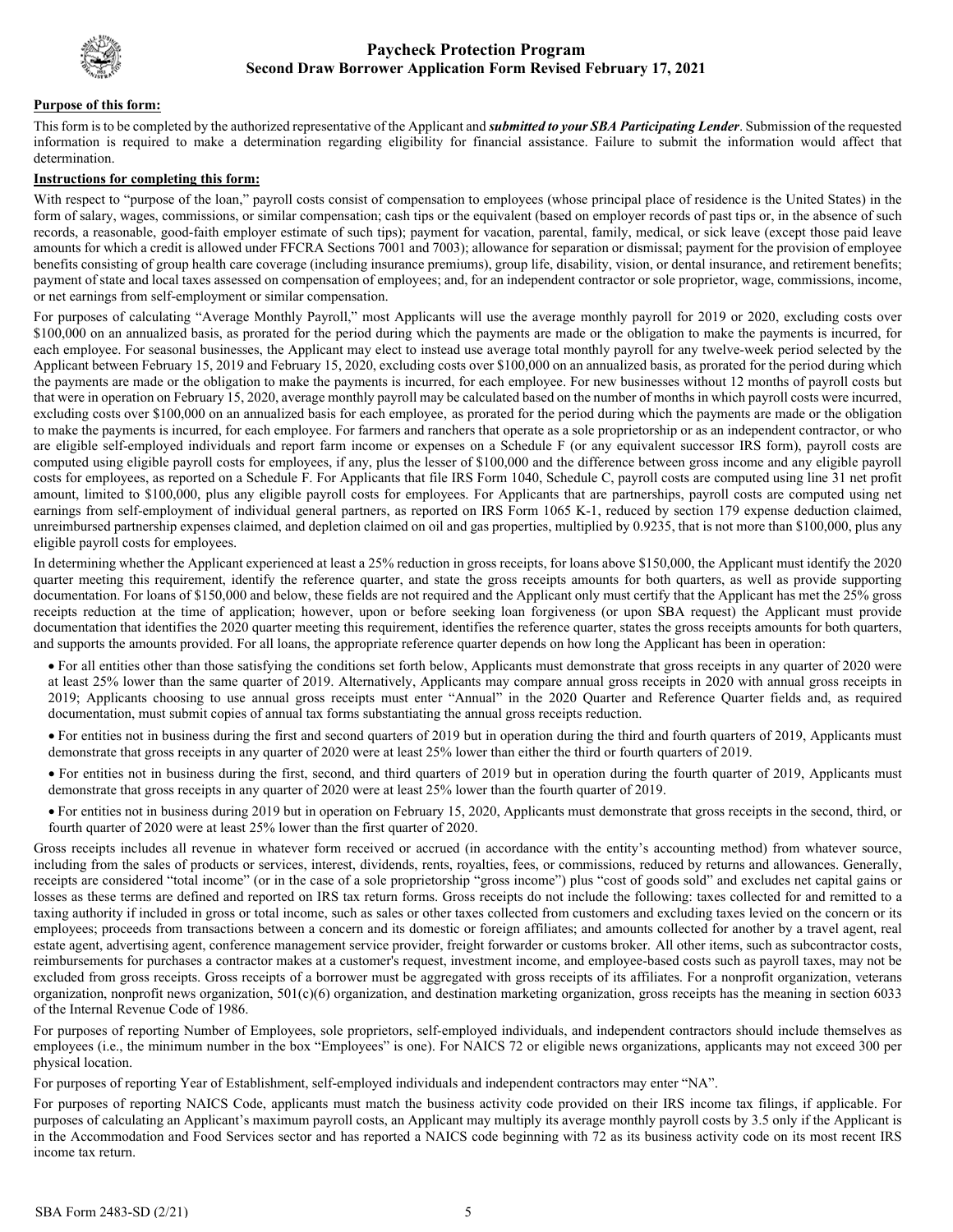

All parties listed below are considered owners of the Applicant:

- For a sole proprietorship, the sole proprietor;
- For a partnership, all general partners, and all limited partners owning 20% or more of the equity of the firm;
- For a corporation, all owners of 20% or more of the corporation;
- For limited liability companies, all members owning 20% or more of the company; and
- Any Trustor (if the Applicant is owned by a trust).

For purposes of reporting (optional) demographic information:

- 1. **Purpose**. Veteran/gender/race/ethnicity data is collected for program reporting purposes only.
- 2. **Description**. This form requests information about each of the Borrower's Principals. Add additional sheets if necessary.
- 3. **Definition of Principal**. The term "Principal" means:
	- • For a self-employed individual, independent contractor, or a sole proprietor, the self-employed individual, independent contractor, or sole proprietor.
	- involved in the management of the Borrower's business. • For a partnership, all general partners and all limited partners owning 20% or more of the equity of the Borrower, or any partner that is
	- For a corporation, all owners of 20% or more of the Borrower, and each officer and director.
	- For a limited liability company, all members owning 20% or more of the Borrower, and each officer and director.
	- Any individual hired by the Borrower to manage the day-to-day operations of the Borrower ("key employee").
	- Any trustor (if the Borrower is owned by a trust).
	- For a nonprofit organization, the officers and directors of the Borrower.
- 4. **Principal Name**. Insert the full name of the Principal.
- officer; director; member; or key employee. 5. **Position**. Identify the Principal's position; for example, self-employed individual; independent contractor; sole proprietor; general partner; owner;

 The estimated time for completing this application, including gathering data needed, is 8 minutes. Comments about this time or the information requested **Paperwork Reduction Act** – You are not required to respond to this collection of information unless it displays a currently valid OMB Control Number. should be sent to: Small Business Administration, Director, Records Management Division, 409 3rd St., SW, Washington DC 20416, and/or SBA Desk Officer, Office of Management and Budget, New Executive Office Building, Washington DC 20503. **PLEASE DO NOT SEND FORMS TO THESE ADDRESSES.** 

**Privacy Act (5 U.S.C. 552a)** – Under the provisions of the Privacy Act, you are not required to provide your social security number. Failure to provide your social security number may not affect any right, benefit or privilege to which you are entitled. (But see Debt Collection Notice regarding taxpayer identification number below.) Disclosures of name and other personal identifiers are required to provide SBA with sufficient information to make a character determination. When evaluating character, SBA considers the person's integrity, candor, and disposition toward criminal actions. Additionally, SBA is specifically authorized to verify your criminal history, or lack thereof, pursuant to section 7(a)(1)(B), 15 USC Section 636(a)(1)(B) of the Small Business Act.

 to make certain "routine uses" of information protected by that Act. One such routine use is the disclosure of information maintained in SBA's system of refer the information to the appropriate agency, whether Federal, State, local or foreign, charged with responsibility for, or otherwise involved in checks but only to the extent the information is relevant to the requesting agencies' function. See, 74 F.R. 14890 (2009), and as amended from time to time for additional background and other routine uses. In addition, the CARES Act, requires SBA to register every loan made under the Paycheck Protection **Disclosure of Information** – Requests for information about another party may be denied unless SBA has the written permission of the individual to release the information to the requestor or unless the information is subject to disclosure under the Freedom of Information Act. The Privacy Act authorizes SBA records when this information indicates a violation or potential violation of law, whether civil, criminal, or administrative in nature. Specifically, SBA may investigation, prosecution, enforcement or prevention of such violations. Another routine use is disclosure to other Federal agencies conducting background Program using the Taxpayer Identification Number (TIN) assigned to the borrower.

 number when you apply for a loan. If you receive a loan, and do not make payments as they come due, SBA may: (1) report the status of your loan(s) to Debt Collection Act of 1982, Deficit Reduction Act of 1984 (31 U.S.C. 3701 et seq. and other titles) – SBA must obtain your taxpayer identification credit bureaus, (2) hire a collection agency to collect your loan, (3) offset your income tax refund or other amounts due to you from the Federal Government, (4) suspend or debar you or your company from doing business with the Federal Government, (5) refer your loan to the Department of Justice, or (6) take other action permitted in the loan instruments.

**Right to Financial Privacy Act of 1978 (12 U.S.C. 3401)** – The Right to Financial Privacy Act of 1978, grants SBA access rights to financial records held by financial institutions that are or have been doing business with you or your business including any financial institutions participating in a loan or loan guaranty. SBA is only required provide a certificate of its compliance with the Act to a financial institution in connection with its first request for access to your financial records. SBA's access rights continue for the term of any approved loan guaranty agreement. SBA is also authorized to transfer to another Government authority any financial records concerning an approved loan or loan guarantee, as necessary to process, service or foreclose on a loan guaranty or collect on a defaulted loan guaranty.

 **Freedom of Information Act (5 U.S.C. 552)** – This law provides, with some exceptions, that SBA must supply information reflected in agency files and (individual borrowers are not identified in the statistics) and other information such as the names of the borrowers, the amount of the loan, and the type of the loan. Proprietary data on a borrower would not routinely be made available to third parties. All requests under this Act are to be addressed to the nearest records to a person requesting it. Information about approved loans that is generally released includes, among other things, statistics on our loan programs SBA office and be identified as a Freedom of Information request.